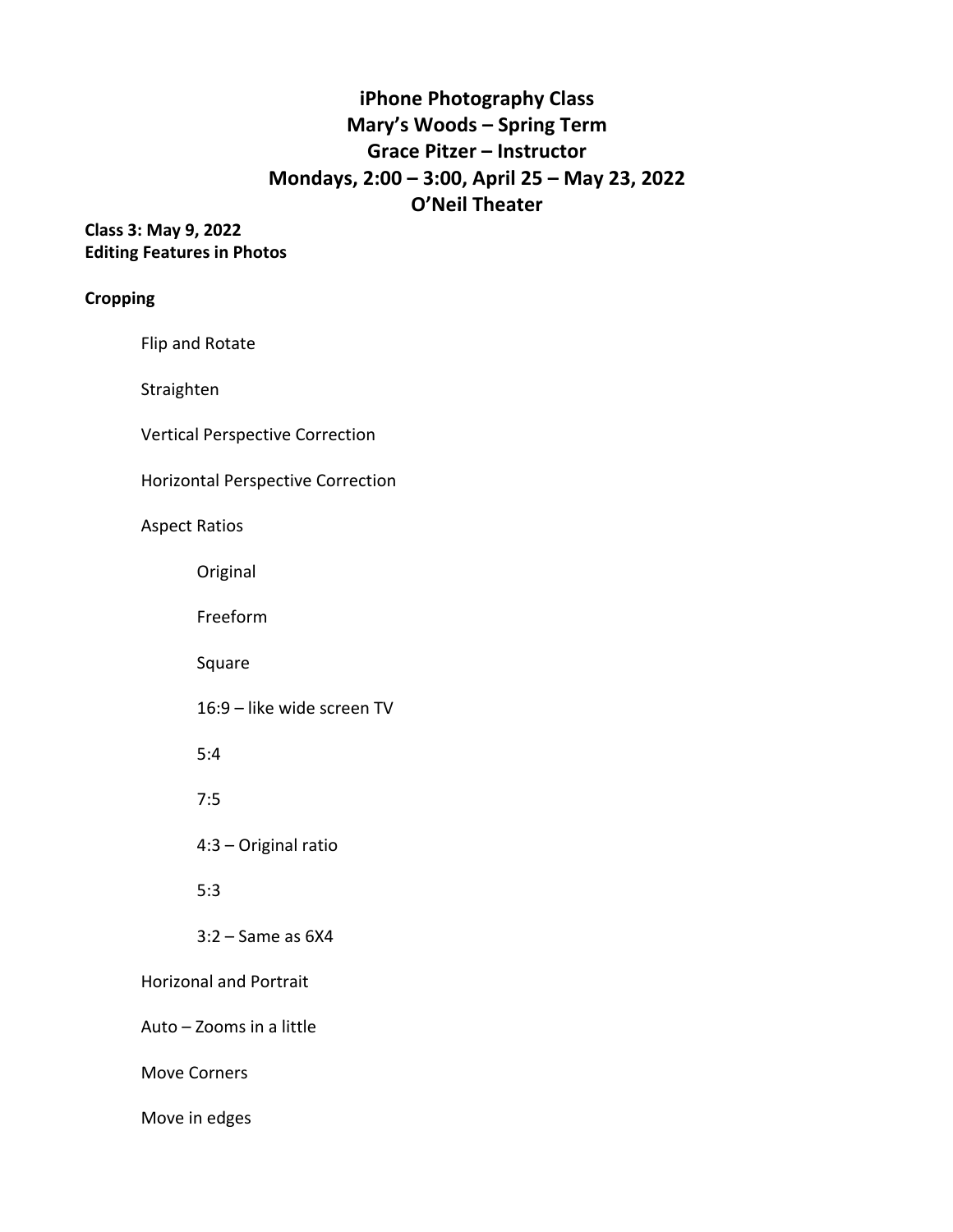## **Adjust**

Sliders make increase or decrease adjustments

Auto

Exposure

Brilliance

Highlights

Shadows

Contrast

Brightness

Black Point

Saturation

Vibrance

Warmth

Tint

Sharpness

Definition

Noise Reduction

Vignette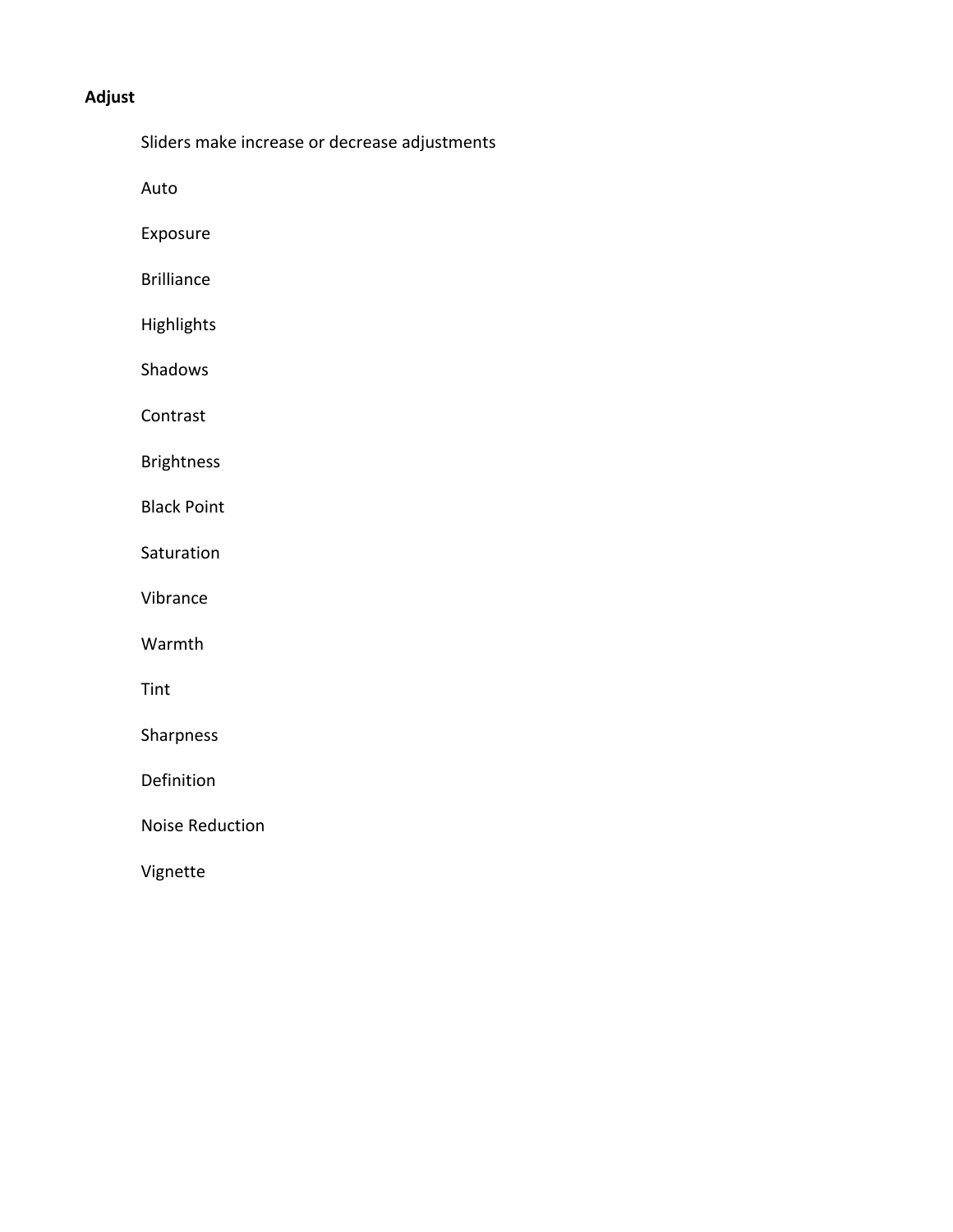#### **Filters** – Same as in the Camera

Original

Vivid

Vivid Warm

Vivid Cool

Dramatic

Dramatic Warm

Dramatic Cool

Mono

Silvertone

Noir

### **Multiple Edits** for same photo – Must Duplicate photo

Under Share Symbol

### **Markup Tools**

Description

Text

Signature

Magnifier

Shapes and lines/arrows

Use to "Watermark" or sign your photos